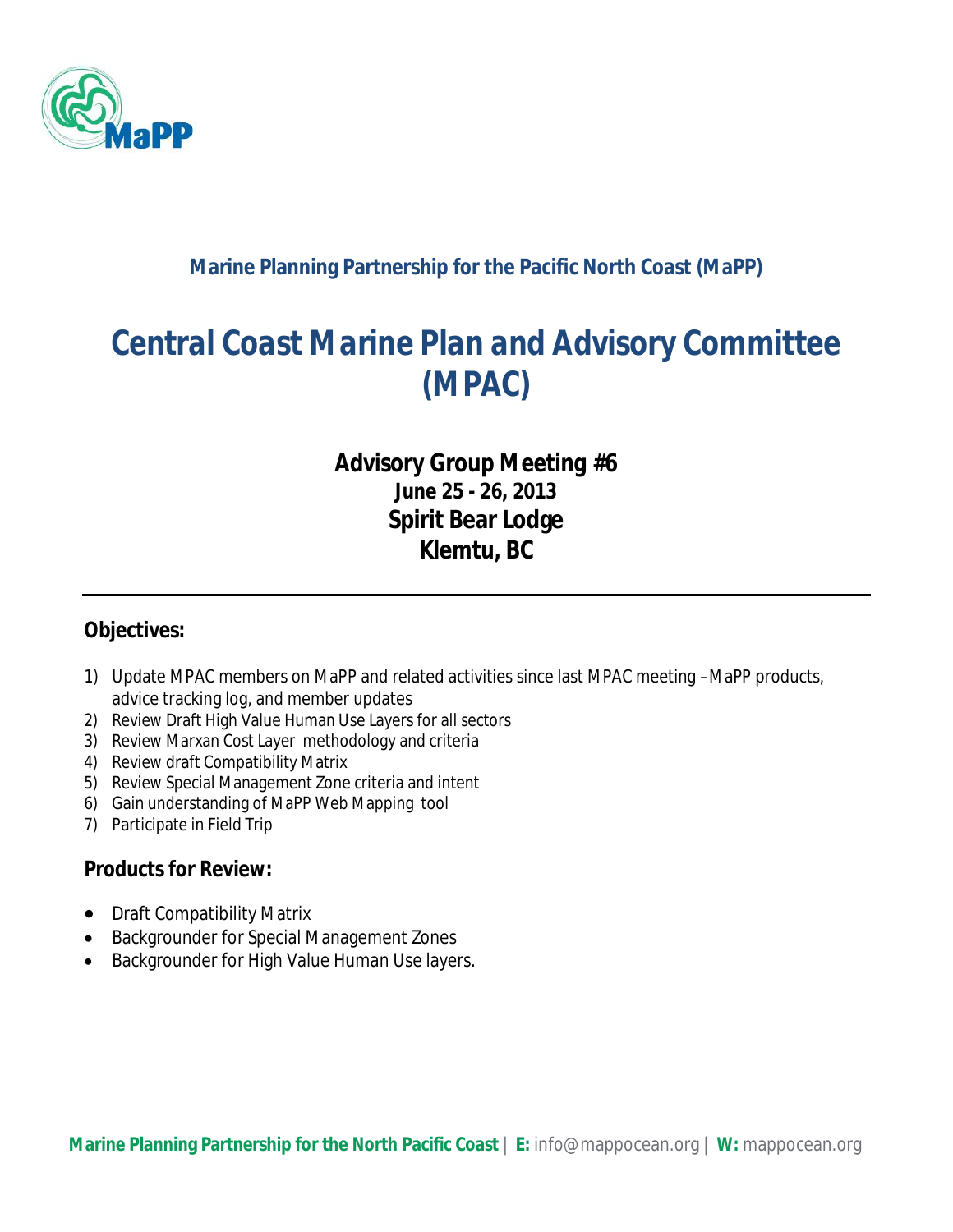

# **Day 1: June 25**

| #   | Time            | Topic                                                                                                                                      |
|-----|-----------------|--------------------------------------------------------------------------------------------------------------------------------------------|
|     | 8:00-8:30am     | <b>Breakfast and Networking</b>                                                                                                            |
| 1.1 | 8:30-8:45       | <b>Welcome and Opening</b><br>Facilitator/Co-chairs welcoming<br>Location logistics<br>Overview of Agenda<br>Introductions around the room |
| 1.2 | $8:45 - 9:45$   | <b>Updates and Advice Review</b><br>MPAC member updates<br>MPAC membership update<br>Review advice log                                     |
| 1.3 | $9:45-10:30$    | <b>Review Spatial Planning Process and Tools</b>                                                                                           |
|     | $10:30 - 10:45$ | <b>Break</b>                                                                                                                               |
| 1.4 | 10:45 - 12:00   | <b>High Value Human Use Layers</b>                                                                                                         |
|     | 12:00-1:00      | Lunch - provided                                                                                                                           |
| 1.4 | $1:00 - 3:30$   | <b>High Value Human Use Layers Continued</b>                                                                                               |
| 1.5 | $3:30 - 4:30$   | <b>Cost Layer for Marxan</b>                                                                                                               |
| 1.6 | $4:30-4:45$     | Day 1 wrap and look ahead to Day 2                                                                                                         |